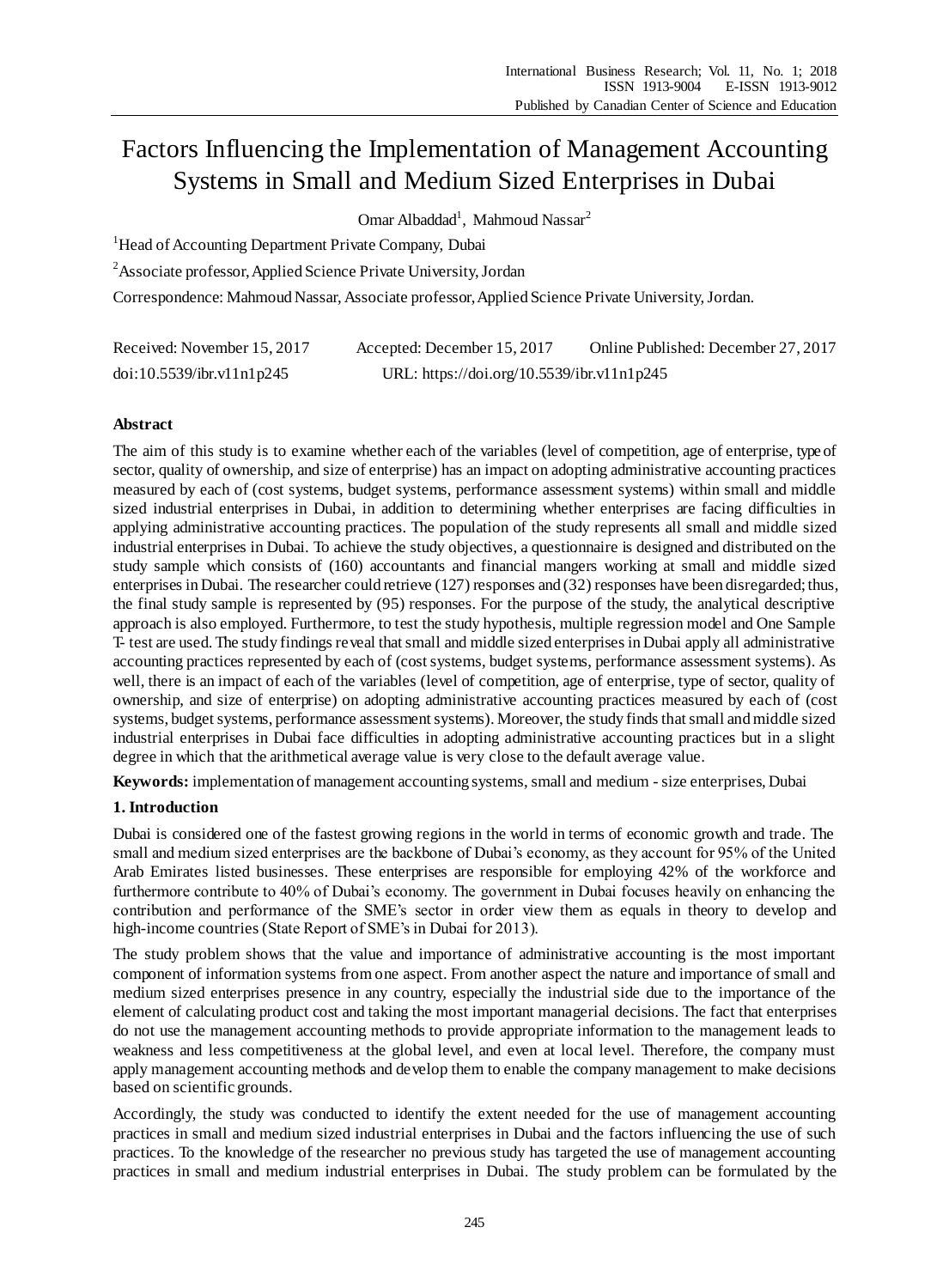#### following questions:

The research problem can be precisely framed by the following sub-questions:

- 1- Do any of the variables listed (degree of competition, age of establishment, type of sector, quality of ownership and the size of the enterprise) affect the adoption of management accounting practices (measured by cost systems) in small and medium sized industrial enterprises in Dubai?
- 2- Do any of the variables listed (degree of competition, age of establishment, type of sector, quality of ownership and size of the enterprise) affect the adoption of management accounting practices (measured by budget systems) in small and medium sized industrial enterprises in Dubai?
- 3- Do any of the variables listed (degree of competition, age of establishment, type of sector, quality of ownership and the size of enterprise) affect the adoption of management accounting practices (measured by performance evaluation systems) in small and medium sized industrial enterprises in Dubai?

## **2. Conceptual Framework**

## *2.1 Small and Medium Sized Industrial Enterprises in Dubai*

According to the official definition issued by the Mohammed Bin Rashid Establishment for the Development of Small and Medium Enterprises of the Department of Economics Development for Dubai in 2013, SME's are: any establishment that carries out legal economic activity and is commercially registered (Dubai Economic Zone) or a free zone authority or industrial zone. In which abides by the criteria for the number of workers and total returns, according to the sector to which it belongs (trade/industry/services). Furthermore, according to the above definition, the industrial establishments for the purposes of this study were classified as shownin Table 1 as follows.

#### Table 1. classification of SMEs in Dubai

| <b>Type of Enterprise</b>   | No. of workers | <b>Total Returns</b>                                            |
|-----------------------------|----------------|-----------------------------------------------------------------|
| Very Small                  | Less than 20 - | More than 1 million Derhams and less than 100 million Derhams   |
| Small                       | Less than 100  | More than 100 million Derhams and less than 250 million Derhams |
| Medium                      | Less than 250  | More than 250 million Derhams                                   |
| $\sim$ $\sim$ $\sim$<br>- - |                |                                                                 |

## *2.2 Previous Studies*

The first study reviewed in this section is the study of Adler et al, (2000), which aimed to measure the extent to which firms use advanced management accounting practices and the methods of comparison with traditional methods on a sample of 165 industrial companies in New Zealand. The conclusion of the study was that most companies use many modern methods while not abandoning the use of traditional management accounting methods. The study also concluded that the most important obstacles in adopting modern methods were due to the determinants and limitans of human resources in these companies.

The study of Hamdallah, Shaban and Srouji (2014) aimed to explore the describe the use of cost accounting in textile, leather and garment companies in Jordan in terms of material cost, labour cost and indirect costs. The study also reviewed the impact of the use of cost systems on the pricing process using the distribution of a questionnaire to 76 participants. The study found that these companies suffer from a very high level of efficiency in which forces them to use cost systems to price their products, whilst considering material, labour and indirect costs. The study indicates that good quality, efficient systems, cost accounting and new technologies could and should be adopted, developed and implemented throughout the organisation, such as ABC and target costs. Furthermore, companies should also hire qualified cost accountants or train their own employees to use these systems. In addition, it is strongly suggested that further studies should be done about textiles, leather and garment companies to highlight the systems of management accounting. The results showed a relationship between the cost accounting system and the pricing process in small textile, leather and garment companies in Jordan with respect to independent variables.

Furthermore, Ozyurek & Yilmaz (2015) conducted a study titled "The Application of cost systems in small and medium sized enterprises in Turkey". The objective of the study was to describe and explain the adoption and application of cost systems in small and medium enterprises in Turkey. The researchers conducted a survey during 2014 on small and medium enterprises in Ankara, the results were evaluated using the SPSS system. The results of the study showed that the measuring operations and the similar production lines are more accurate than conventional cost systems. However, direct costs and public expenditures in return reduce the burden of increasingly sophisticated production facilities. This leads researchers to seek the cost of traditional systems of alternative technologies.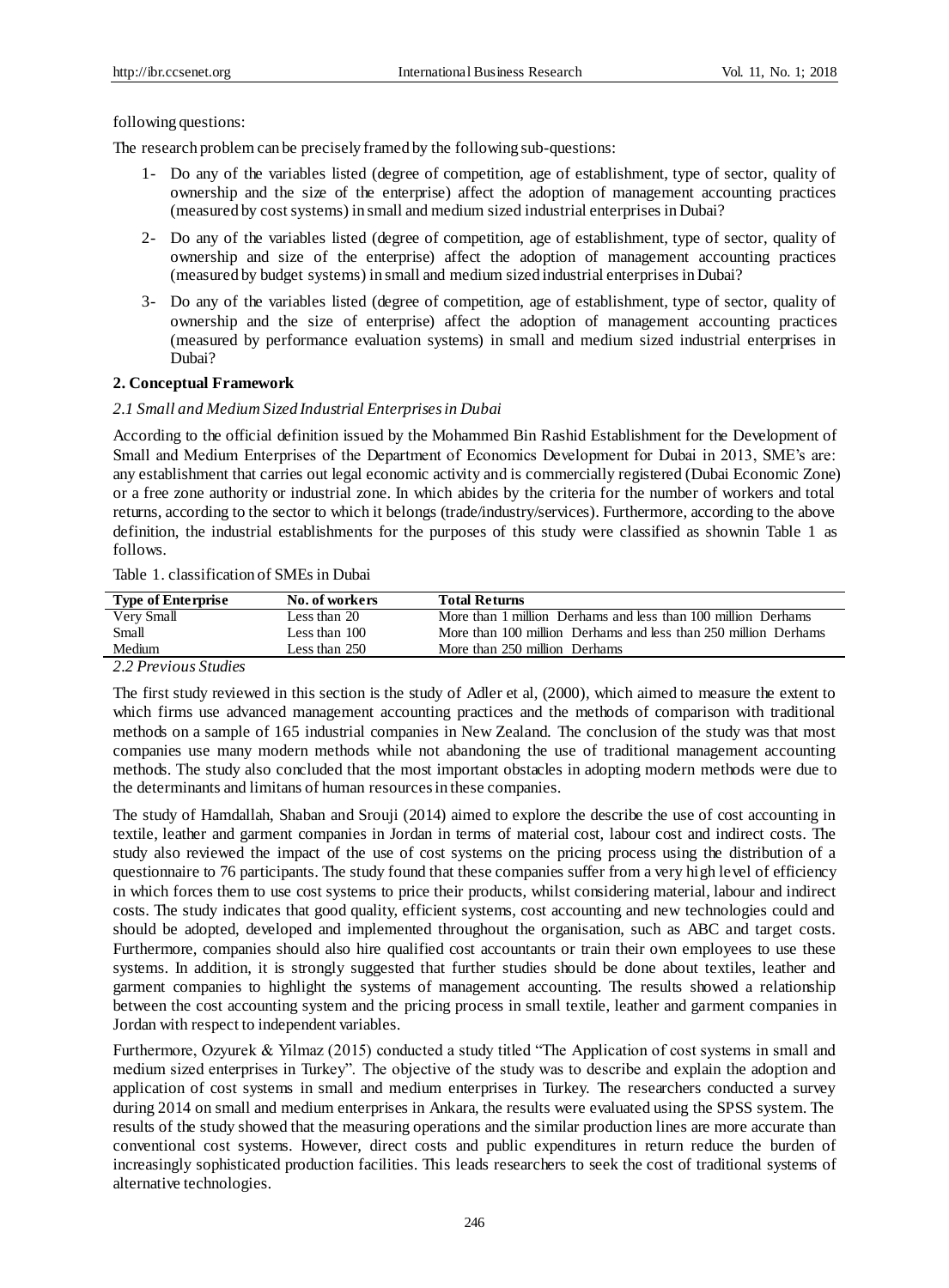# **3. Population and Study Sample**

The study population consists of all the small and medium sized industrial enterprises in the Emirate of Dubai, based on the report of the 307 companies issued by the Department of Economic Development in Dubai in 2014. This report is considered to be the latest report approved by Dubai in the classification of small and medium sized industrial enterprises. The researchers distributed 160 questionnaires to the accountants and financial managers in the small and medium sized industrial enterprises in Dubai as the study sample. The researchers could retrieve 127 answered responses, 32 questionnaires were excluded due to the lack of seriousness when answering, and therefore the final study sample was 95.

# **4. Descriptive Statistics of the Study Sample and Variables**

Table 2 shows the demographic distribution of the study sample, it is clear from the table that most of the sample members hold a bachelor's degree of higher which was represented by 91.6% of the study sample. However, regarding the career level in the accounting profession, it is noted that the study sample took into consideration the managers, deputy managers and head of accounting and cost departments, furthermore it is noticed that most of the study sample contained were head of accounting departments with a percentage of 43.2%. Finally, regarding the years of experience in accounting, most of the study sample has sufficient experience. As the percentage of those who have 5 or more years of experience was 81.1%, this led to increased stability in the questionnaire as explained previously.

|  | Table 2. Demographic Distribution of the Study Sample |
|--|-------------------------------------------------------|
|  |                                                       |

| <b>Item</b>                                          | Repeat | Percentage |
|------------------------------------------------------|--------|------------|
| <b>Education Qualification;</b>                      |        |            |
| Diploma                                              | 8      | 8.4%       |
| <b>Bachelors</b>                                     | 67     | 70.5%      |
| <b>Masters</b>                                       | 15     | 15.8%      |
| Ph <sub>D</sub>                                      | 5      | 5.3%       |
| <b>Career Level in Accounting Profession;</b>        |        |            |
| Manager                                              | ┑      | 7.4%       |
| Deputy Manager                                       | 12     | 12.6%      |
| Head of Accounting Department                        | 41     | 43.2%      |
| Head of Cost Department                              | 35     | 36.8%      |
| <b>Years of Experience in Accounting Profession;</b> |        |            |
| From 1 year $-$ less than 5 years                    | 18     | 18.9%      |
| From $5$ years $-$ less than 10 years                | 64     | 67.4%      |
| 10 years or more                                     | 13     | 13.7%      |
| <b>Total</b>                                         | 95     | 100%       |

Table 3 presents the descriptive analysis of the answers to the independent variable which are (size, degree of competition, age of enterprise, type of sector and type of ownership). The table shows that most of the enterprises in the sample have an annual sales volume of more than 250 million dirhams, this is due to the large capital in which drives the economy of the United Arab Emirates in general and the Emirate of Dubai specifically. Many of the enterprises in the sample are aged between  $9 - 12$  years. In addition, nearly 50% of the sample companies belong to the UAE and 50% are of shared ownership. The researcher believes that the reason is due to the large volume of foreign investments in the Emirate of Dubai in comparison to other countries in the Arab world. Furthermore, as for the types of major industrial sectors, the distribution of the sample of the study on many major industrial sectors 10.5%, the manufacture of beverages and food 28.4%, and the wood processing manufacturing sector 24.2%. In terms of competition, there is competition between the sample companies on the main product line in the Emirate of Dubai where 80% of the companies had the size of the competition between the strong and the very strong scale, similarly the size of competition on the main product lines of companies outside the UAE with 88.4% of the companies have competition between the strong and very strong scale.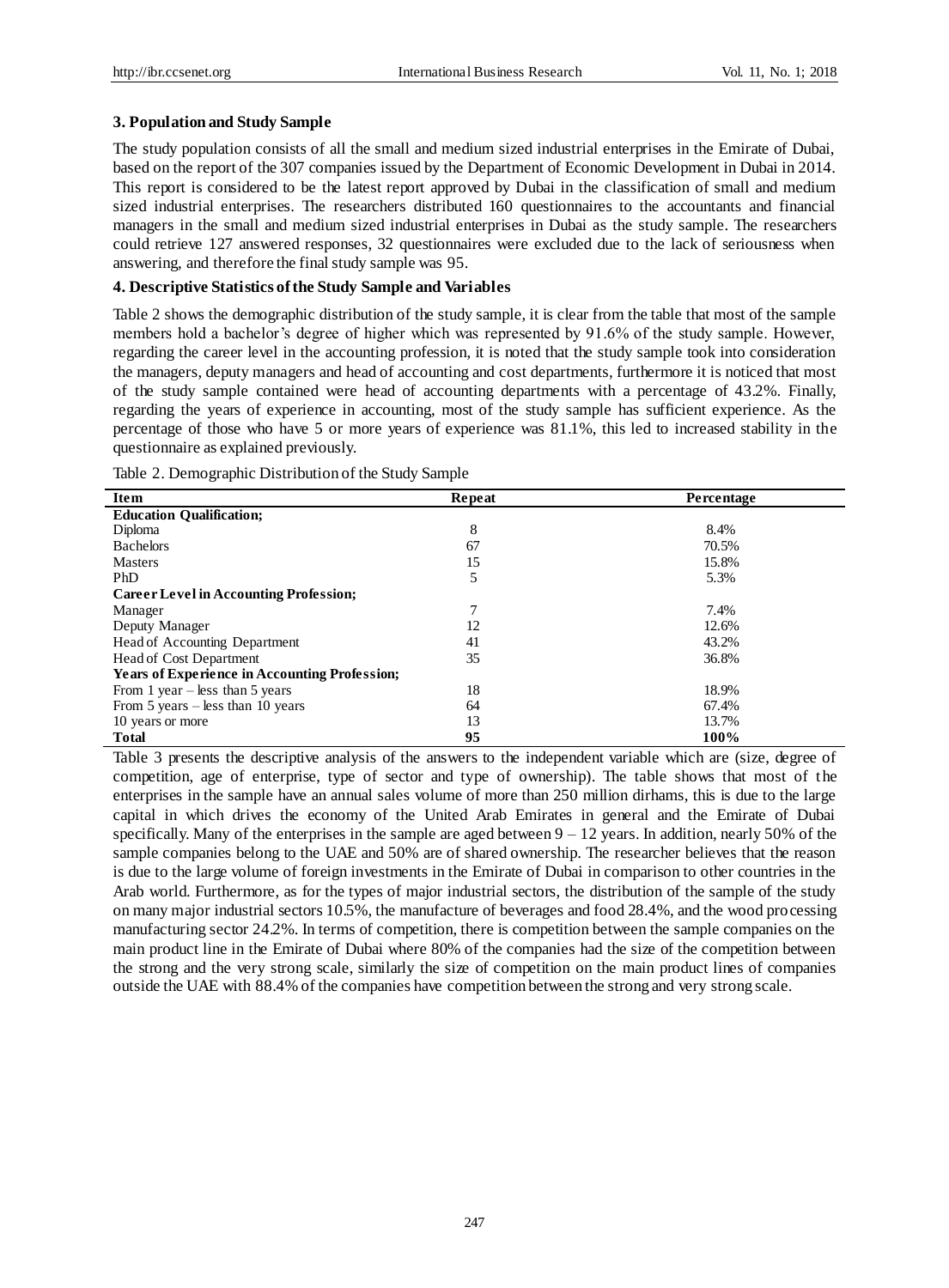Table 3. the descriptive analysis of the answers to the independent variable

| <b>Item</b>                                                                              | Repeat           | Percentage |
|------------------------------------------------------------------------------------------|------------------|------------|
| What is your annual sales volume?                                                        |                  |            |
| Less than 10 million Dirhams                                                             | $\boldsymbol{0}$ | 0%         |
| More than 10 million Dirhams and less                                                    | $\overline{0}$   | 0%         |
| than 100 million Dirham                                                                  |                  |            |
| More than 100 million Dirhams and less                                                   | 12               | 12.6%      |
| than 150 million Dirhams                                                                 |                  |            |
| More than 150 million Dirhams and less                                                   | 21               | 22.1%      |
| than 250 million Dirhams                                                                 |                  |            |
| More than 250 million Dirhams                                                            | 62               | 65.3%      |
| <b>Age of Current Company</b>                                                            |                  |            |
| From 1 year to less than 3 years                                                         | $\overline{0}$   | 0%         |
| 3 years or more and less than 7 years                                                    | 10               | 10.5%      |
| 7 years or more and less than 9 years                                                    | 14               | 14.7%      |
| 9 years or more and less than 12 years                                                   | 41               | 43.2%      |
| More than 12 years                                                                       | 30               | 31.6%      |
| <b>Type of Ownership of Company</b>                                                      |                  |            |
| Emirates                                                                                 | 47               | 49.5%      |
| Mixed Ownership                                                                          | 48               | 50.5%      |
| Under which Main Industrial Sector is your Company's business nature                     |                  |            |
| Clothes Manufacture                                                                      | 10               | 10.5%      |
| <b>Metal Products Manufacture</b>                                                        | 13               | 13.7%      |
| Basic Metal Manufacture                                                                  | 10               | 10.5%      |
| Beverages & Food Manufacture                                                             | 27               | 28.4%      |
| Wood Product Manufacture                                                                 | 23               | 24.2%      |
| Other                                                                                    | 12               | 12.6%      |
| What is the Size of Competition on the company's main product lines in Dubai             |                  |            |
| Very weak                                                                                | $\Omega$         | $0\%$      |
| Weak                                                                                     | 6                | 6.3%       |
| Medium                                                                                   | 13               | 13.7%      |
| Strong                                                                                   | 51               | 53.7%      |
| Very Strong                                                                              | 25               | 26.3%      |
| What is the Size of Competition on the company's main product lines outside the Emirates |                  |            |
| Very Weak                                                                                | 0                | 0%         |
| Weak                                                                                     | $\overline{c}$   | 2.1%       |
| Medium                                                                                   | 9                | 9.5%       |
| Strong                                                                                   | 47               | 49.5%      |
| Very Strong                                                                              | 37               | 38.9%      |
| <b>Total</b>                                                                             | 95               | 100%       |

Table 4 presents the descriptive analysis of the answers to the questions of the first variable (cost systems). The table above shows that most cost systems applied in accordance to the study sample are those cost systems related to the production stage which had an average of 4.47 and in accordance to the five-point Likert scale this result is "extremely highly applied". It is also noted that there is a good level of application of order stage systems which had an average of 4.25 with a result of "highly applied". There is a good level of application of the activity based cost systems in the study sample with average of 3.47 and result of "highly applied". It is shown that all companies from the study sample apply the cost systems.

Table 4. The Descriptive Analysis of the questions for the first dependent variable

| <b>Cost System</b>                                        | Mean | <b>S-Deviation</b> | <b>Result</b>         |  |  |  |
|-----------------------------------------------------------|------|--------------------|-----------------------|--|--|--|
| Cost of Production Order System                           | 4.25 | 1.10               | Highly Applied        |  |  |  |
| Cost of Production Stage System                           | 4.47 | 0.35               | Highly Applied        |  |  |  |
| Variable Cost System                                      | 3.81 | 1.09               | Highly Applied        |  |  |  |
| <b>Total Cost System</b>                                  | 4.14 | 0.69               | Highly Applied        |  |  |  |
| <b>Activity Based Costing System</b>                      | 3.47 | 0.62               | Extremely<br>Highly   |  |  |  |
|                                                           |      |                    | Applied               |  |  |  |
| <b>Total Axis Result</b>                                  | 4.11 | 0.37               | <b>Highly Applied</b> |  |  |  |
| Percentage of companies that apply cost systems $= 100\%$ |      |                    |                       |  |  |  |

Table 5 presents the descriptive analysis of the answers to the questions of the second dependent variables (budget systems). It is clear from the table that the lowest item to be applied according to the average the "zero estimated budget" with an average of 3.74. The highest item to be applied was the item "cash flow estimates" where the average was 4.47 with the result of "extremely highly applied". The full axis results averaged with a total of 4.02, according to the five-point Likert scale and the result of the axis is "highly applied". These results explain the level of application of performance appraisal systems in the study sample companies, it is also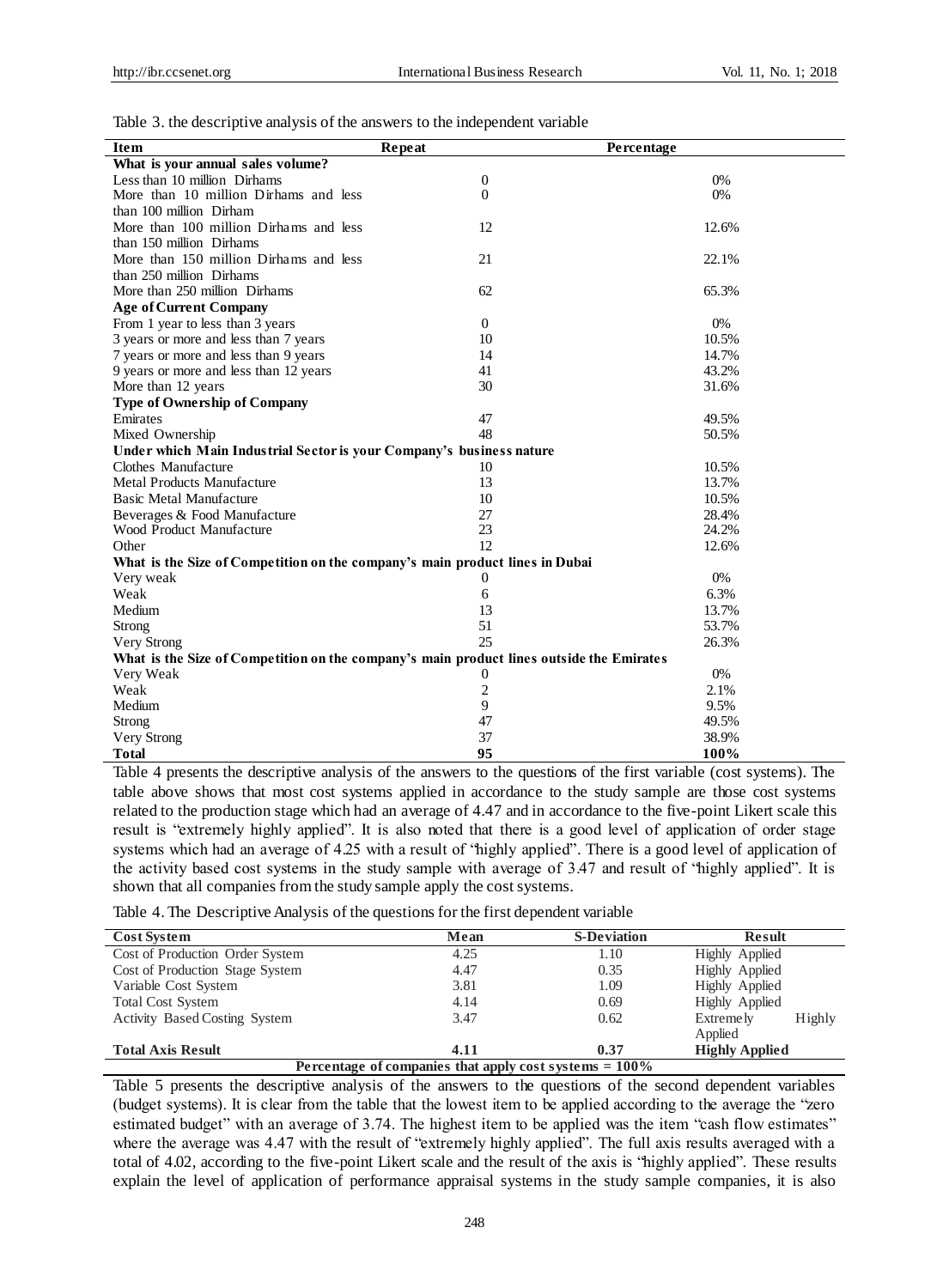noticed from the table that all companies in the study sample apply performance appraisal systems.

|  |  | Table 5. The Descriptive Analysis of the questions for the second dependent variable |
|--|--|--------------------------------------------------------------------------------------|
|  |  |                                                                                      |

| <b>Budget Systems</b>                       | Mean | <b>S-Deviation</b>                                          | <b>Result</b>            |
|---------------------------------------------|------|-------------------------------------------------------------|--------------------------|
| <b>Estimated Budget Sales</b>               | 4.25 | 0.71                                                        | Extremely Highly Applied |
| <b>Estimated Budget Purchases</b>           | 4.06 | 1.10                                                        | Highly Applied           |
| <b>Estimated Budget Production</b>          | 3.75 | 0.44                                                        | Highly Applied           |
| Cash Flow Estimates                         | 4.47 | 0.62                                                        | Extremely Highly Applied |
| Estimated Budget for financial position of  | 4.14 | 0.69                                                        | Highly Applied           |
| company                                     |      |                                                             |                          |
| Flexible Budgets                            | 3.81 | 1.09                                                        | Highly Applied           |
| Comprehensive Budgets                       | 4.14 | 0.69                                                        | Highly Applied           |
| <b>Zero Estimated Budgets</b>               | 3.74 | 0.44                                                        | Highly Applied           |
| <b>Activity Based Cost Estimated Budget</b> | 3.11 | 1.09                                                        | Neutral                  |
| <b>Full Axis Result</b>                     | 4.02 | 0.46                                                        | <b>Highly Applied</b>    |
|                                             |      | Percentage of companies that apply budget systems $= 100\%$ |                          |

Table 6 shows the descriptive analysis of the responses to the questions of the third variable (performance appraisal systems). It is noticed from the table that the most effective performance appraisal system for small and medium sized industrial enterprises in Dubai are the number of complaints by customers variable which had an average of 4.47 and in accordance to five-point Likert scale this is considered "extremely highly applied". Whereas the "market share" and "delivery on time" both averaged with 3.74 with a result of "extremely highly applied". It is also noted that there is a good application of performance appraisal systems in general in the companies of the study sample with an average of 3.99 with a result of "highly applied", it is also noted that all the companies in the study sample apply performance appraisal system.

Table 6. The Descriptive Analysis of the questions for the third dependent variable

| <b>Performance Appraisal Systems</b> | Mean | <b>S-Deviation</b>                                                         | <b>Result</b>                   |
|--------------------------------------|------|----------------------------------------------------------------------------|---------------------------------|
| Operating Income                     | 4.25 | 0.71                                                                       | Extremely Highly Applied        |
| Analysis of Variance                 | 3.75 | 0.44                                                                       | Highly Applied                  |
| Market Share                         | 3.74 | 0.44                                                                       | Highly Applied                  |
| No. of customer complaints           | 4.14 | 0.69                                                                       | Highly Applied                  |
| Customer Satisfaction                | 3.81 | 1.09                                                                       | Highly Applied                  |
| Delivery on Time                     | 3.74 | 0.44                                                                       | Highly Applied                  |
| Manufacturing Cycle Duration         | 3.81 | 1.09                                                                       | Highly Applied                  |
| Damage Rate                          | 4.26 | 0.44                                                                       | Extremely Highly Applied        |
| <b>Staff Turnover</b>                | 3.75 | 0.44                                                                       | Highly Applied                  |
| <b>Full Axis Result</b>              | 3.99 | 0.41                                                                       | <b>Extremely Highly Applied</b> |
|                                      |      | Percentage of companies that apply performance appraisal systems $= 100\%$ |                                 |

#### **5. Testing the Study Hypotheses**

To test the three main hypotheses, the researcher subjected the study data to analysis using the multiple regression method. Based on the analysis, the results are presented in the following table:

|  |  |  |  |  |  | Table 7. Multiple Regression Test Results for the First Main Hypothesis |
|--|--|--|--|--|--|-------------------------------------------------------------------------|
|  |  |  |  |  |  |                                                                         |

| в<br><b>Standardized</b><br><b>Coefficients</b> |                                  | <b>Sig</b>                                                                              |  |  |
|-------------------------------------------------|----------------------------------|-----------------------------------------------------------------------------------------|--|--|
| ---                                             | 9.573                            | 0.000                                                                                   |  |  |
| 0.282                                           | 3.563                            | 0.001                                                                                   |  |  |
| 0.333                                           | 3.908                            | 0.000<br>0.272                                                                          |  |  |
| $-0.068$                                        | $-1.106$                         |                                                                                         |  |  |
| 0.127                                           | 2.042                            | 0.044                                                                                   |  |  |
| 0.318                                           | 3.954                            | 0.000                                                                                   |  |  |
|                                                 | $\text{Sig } \mathbf{F} = 0.000$ |                                                                                         |  |  |
|                                                 | $R = 0.819$                      |                                                                                         |  |  |
|                                                 |                                  | $T$ Distribution Table = 1.661<br>$V1 = RA + R1*V1 + R2*V2 + R3*V3 + R1*V1 + R5*V5 + a$ |  |  |

*Y1 = β0+ β1\*X1 + β2\*X2+ β3\*X3 + β4\*X4+ β5\*X5 +e*

*Where Y1 refers to the dependent variable of managerial accounting practices represented by cost systems, X1 refers to the degree of competition as an independent variable, X2 refers to the age of the establishment as an independent variable, X3 refers to the type of sector as an independent variable, X4 refers to the type of ownership as an independent variable, X5 refers to the size of the enterprise as an independent variable.* 

From reading the results shown in table 8 above regarding the test of the study hypothesis, we can see that: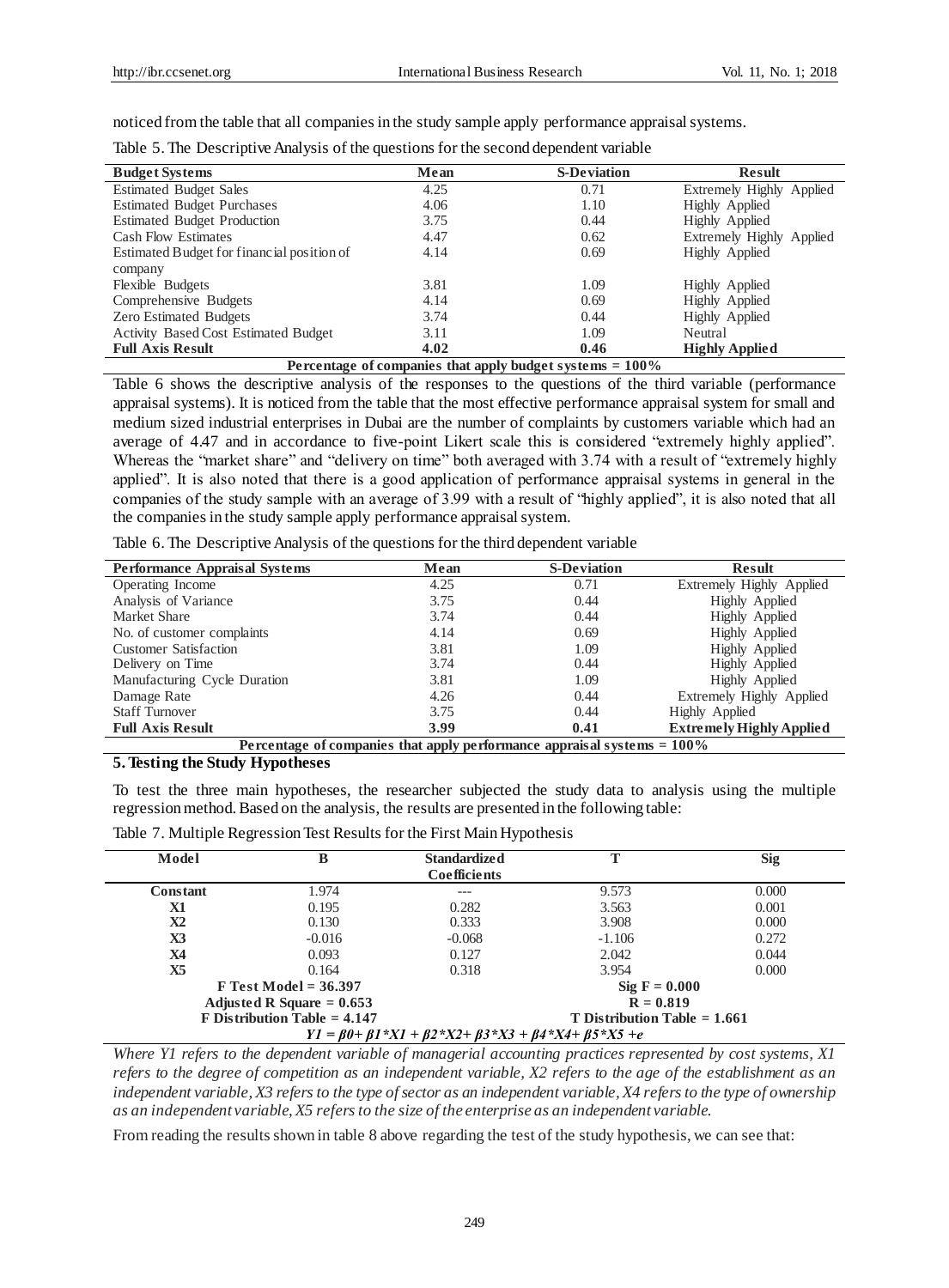Firstly: In the case of the first main hypothesis (Ho1) which states "the variables (degree of competition, age of enterprise, type of sector, type of ownership and the size of the enterprise) do NOT affect the process of adopting managerial accounting practices (measured by cost systems) in Dubai". This is further explained by:

- 1. Where Sig F is 0.000, it is below the significant level required which is 0.05. Therefore, the first null hypothesis Ho1 is rejected and the alternative hypothesis Hα is accepted. This means that each of the study variables will affect the adoption of managerial accounting systems (measured by cost systems) in small and medium sized industrial enterprises in Dubai.
- 2. The value of the Correlation Coefficient R was 0.819, this confirms that there is a positive and high relationship between the variables (degree of competition, age of establishment, quality of property and size of establishment) and the process of adopting accounting practices related to cost systems. The value of  $R^2$  (0.653) means that approximately 65.3% of the fluctuations in managerial accounting practices are from cost systems and can be explained by the changes that occur to the variables (degree of competition, age of establishment, quality of property and size of establishment) and excluding the type of sector. In addition, the relatively low value of the coefficient of selection indicates that there are possibly other external factors causing a reciprocal effect.

| Model                                                                                                                  | в        | <b>Standardized</b><br>Coefficients |          | <b>Sig</b> |  |
|------------------------------------------------------------------------------------------------------------------------|----------|-------------------------------------|----------|------------|--|
| Constant                                                                                                               | 1.306    |                                     | 5.307    | 0.000      |  |
| X1                                                                                                                     | 0.248    | 0.285                               | 3.785    | 0.000      |  |
| X <sub>2</sub>                                                                                                         | 0.188    | 0.386                               | 4.757    | 0.000      |  |
| X3                                                                                                                     | $-0.016$ | $-0.053$                            | $-0.907$ | 0.367      |  |
| X4                                                                                                                     | 0.123    | 0.134                               | 2.252    | 0.027      |  |
| <b>X5</b>                                                                                                              | 0.181    | 0.280                               | 3.664    | 0.000      |  |
| $F$ test Model = 42.079                                                                                                |          | $Sig F = 0.000$                     |          |            |  |
| Adjusted R Square = $0.686$                                                                                            |          | $R = 0.838$                         |          |            |  |
| <b>F</b> Distribution Table $= 4.147$                                                                                  |          | $T$ Distribution Table = 1.661      |          |            |  |
| $Y2 = \beta 0 + \beta 1 \times X1 + \beta 2 \times X2 + \beta 3 \times X3 + \beta 4 \times X4 + \beta 5 \times X5 + e$ |          |                                     |          |            |  |

*Where Y2 refers to the dependent variable of managerial accounting practices represented by budget systems, X1 refers to the degree of competition as an independent variable, X2 refers to the age of the establishment as an independent variable, X3 refers to the type of sector as an independent variable, X4 refers to the type of ownership as an independent variable, X5 refers to the size of the enterprise as an independent variable.* 

From reading the results shown in table 9 above regarding the test of the study hypothesis, we can see that:

Firstly: In the case of the second main hypothesis Ho2 which states "the variables (degree of competition, age of enterprise, type of sector, type of ownership and the size of the enterprise) do NOT affect the process of adopting managerial accounting practices (measured by budget systems) in Dubai". This is further explained by:

- 1. Where Sig F is 0.000, it is below the significant level required which is 0.05. Therefore, the second null hypothesis Ho2 is rejected and the alternative hypothesis Hα is accepted. This means that each of the study variables will affect the adoption of managerial accounting systems (measured by budget systems) in small and medium sized industrial enterprises in Dubai.
- 2. The value of the Correlation Coefficient R was 0.838, this confirms that there is a positive and high relationship between the variables (degree of competition, age of establishment, quality of property and size of establishment) and the process of adopting accounting practices related to budget systems. The value of  $R^2$  (0.686) means that approximately 68.6% of the fluctuations in managerial accounting practices are from cost systems and can be explained by the changes that occur to the variables (degree of competition, age of establishment, quality of property and size of establishment) and excluding the type of sector. In addition, the relatively low value of the coefficient of selection indicates that there are possibly other external factors causing a reciprocal effect.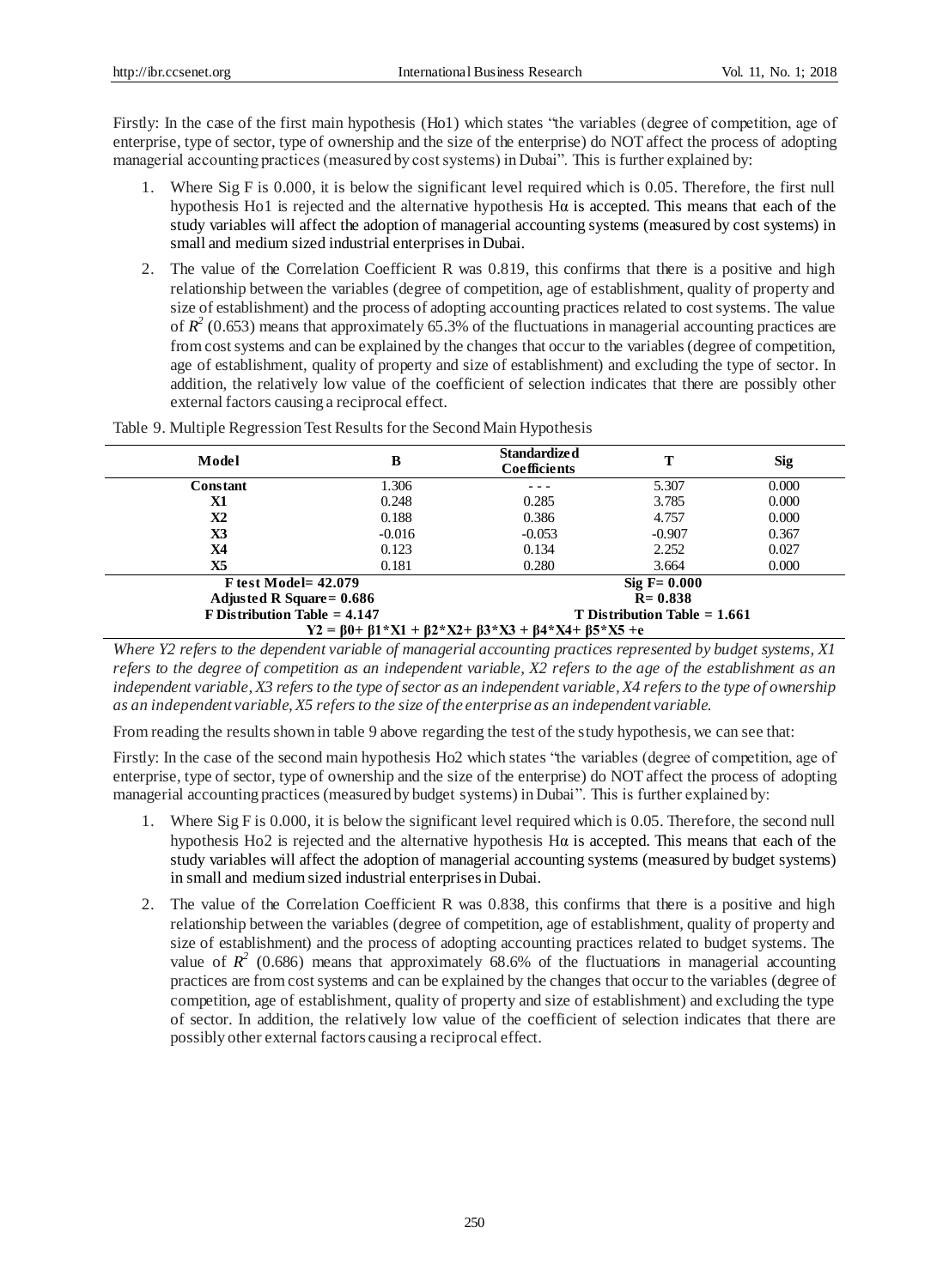| <b>Model</b>                                                                                      | B        | <b>Standardized</b><br>Coefficients |          | <b>Sig</b> |  |
|---------------------------------------------------------------------------------------------------|----------|-------------------------------------|----------|------------|--|
| Constant                                                                                          | l.564    |                                     | 7.170    | 0.000      |  |
| Χl                                                                                                | 0.248    | 0.324                               | 4.283    | 0.000      |  |
| X2                                                                                                | .0151    | 0.351                               | 4.310    | 0.000      |  |
| X3                                                                                                | $-0.019$ | $-0.072$                            | $-1.227$ | 0.223      |  |
| Χ4                                                                                                | 0.115    | 0.142                               | 2.390    | 0.019      |  |
| X5                                                                                                | 0.156    | 0.272                               | 3.554    | 0.001      |  |
| F test Model= $41,664$<br>Adjusted R Square = 0.684                                               |          | $Sig F = 0.000$<br>$R = 0.837$      |          |            |  |
| <b>F</b> Distribution Table $= 4.147$                                                             |          | $T$ Distribution Table = 1.661      |          |            |  |
| $Y3 = \beta\theta + \beta I^* XI + \beta 2^* X2 + \beta 3^* X3 + \beta 4^* X4 + \beta 5^* X5 + e$ |          |                                     |          |            |  |

Table 10. Multiple Regression Test Results for the Third Main Hypothesis

*Where Y3 refers to the dependent variable of managerial accounting practices represented by performance appraisal systems, X1 refers to the degree of competition as an independent variable, X2 refers to the age of the establishment as an independent variable, X3 refers to the type of sector as an independent variable, X4 refers to the type of ownership as an independent variable, X5 refers to the size of the enterprise as an independent variable.* 

From reading the results shown in table 10 above regarding the test of the study hypothesis, we can see that:

Firstly: In the case of the third main hypothesis Ho3 which states "the variables (degree of competition, age of enterprise, type of sector, type of ownership and the size of the enterprise) do NOT affect the process of adopting managerial accounting practices (measured by performance appraisal systems) in Dubai". This is further explained by:

- 1. Where Sig F is 0.000, it is below the significant level required which is 0.05. Therefore, the third null hypothesis Ho3 is rejected and the alternative hypothesis H $\alpha$  is accepted. This means that each of the study variables will affect the adoption of managerial accounting systems (measured by performance appraisal systems) in small and medium sized industrial enterprises in Dubai.
- 2. The value of the Correlation Coefficient R was 0.837, this confirms that there is a positive and high relationship between the variables (degree of competition, age of establishment, quality of property and size of establishment) and the process of adopting accounting practices related to performance appraisal systems. The value of  $R^2$  (0.684) means that approximately 68.4% of the fluctuations in managerial accounting practices are from cost systems and can be explained by the changes that occur to the variables (degree of competition, age of establishment, quality of property and size of establishment) and excluding the type of sector. In addition, the relatively low value of the coefficient of selection indicates that there are possibly other external factors causing a reciprocal effect.

#### **6. Results**

Firstly, based on statistical tests and the test hypotheses, the results can be summarized in the following: small and medium sized enterprises in Dubai in general apply all management accounting practices represented by cost, budget and performance appraisal systems. The researcher believes that the reason behind this is that Dubai is not considered a developing country, this in turn makes small and medium sized enterprises bear the development and technology as much as large companies in other countries, this explains its application to management accounting practices. As the variables (degree of competition, age of establishment, type of sector, type of ownership and size of the enterprise) all jointly lead towards the adoption of management accounting practices (measured by cost systems) in small and medium sized industrial enterprises in Dubai. On the individual level, there is an effect produced by all variables except for the type of sector variable on the adoption of management accounting practices (measured by cost systems) in small and medium sized industrial enterprises in Dubai. The researcher believes that this is caused by the increased degree in competition, therefore management is interested in reducing the cost of products whilst maintaining a high-quality product thus directed to applying cost systems. Furthermore, the longer the age of the establishment the more wise and rational is the management, which in turn positively affects the application of management accounting practices through cost systems. As for the type of sector, all industrial sectors are very similar in their operating systems because they are industrial; this therefore explains why there is no impact of the type of sector on the application of cost system.

Secondly, the results of the analysis also showed that the variables (degree of competition, age of establishment, type of sector, type of ownership and the size of the enterprise) combined to adopt management accounting practices (measure by budget systems) in small and medium sized industrial enterprises in Dubai. Finally, all